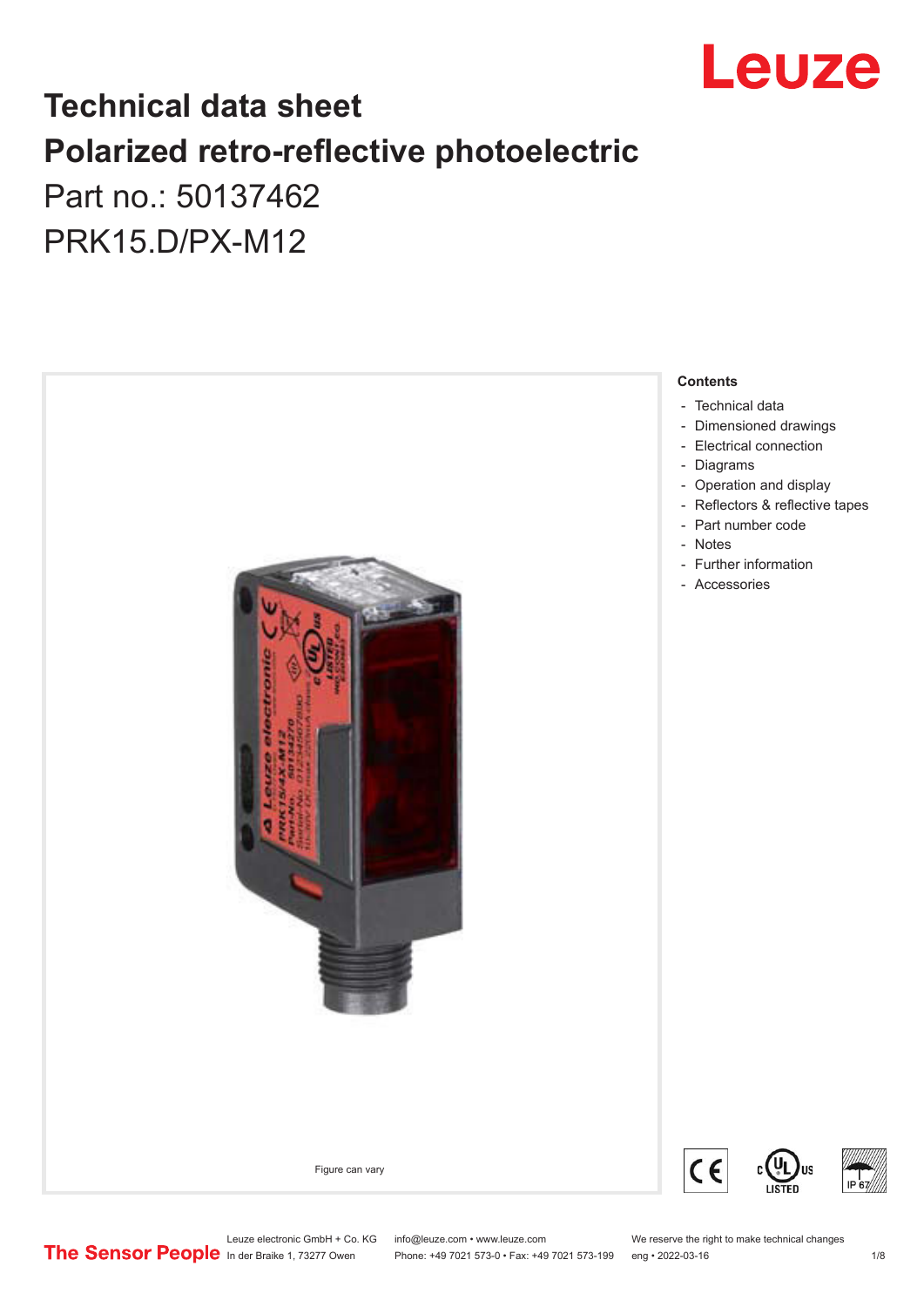### <span id="page-1-0"></span>**Technical data**

# Leuze

#### **Basic data**

| <b>Series</b>                | 15                                   |
|------------------------------|--------------------------------------|
| <b>Operating principle</b>   | Reflection principle                 |
| <b>Application</b>           | Detection of stretch-wrapped objects |
| <b>Optical data</b>          |                                      |
| <b>Operating range</b>       | Guaranteed operating range           |
| <b>Operating range</b>       | 0  6 m, With reflector TK(S) 100x100 |
| <b>Operating range limit</b> | Typical operating range              |

| Operating range limit           | Typical operating range                |
|---------------------------------|----------------------------------------|
| <b>Operating range limit</b>    | $08$ m, With reflector TK(S) $100x100$ |
| Light source                    | LED, Red                               |
| Wavelength                      | 640 nm                                 |
| <b>Transmitted-signal shape</b> | Pulsed                                 |
| LED group                       | Exempt group (in acc. with EN 62471)   |
|                                 |                                        |

#### **Electrical data**

| <b>Protective circuit</b> |                                                | Polarity reversal protection        |
|---------------------------|------------------------------------------------|-------------------------------------|
|                           |                                                | Short circuit protected             |
|                           |                                                |                                     |
|                           | Performance data                               |                                     |
|                           | Supply voltage $U_{\rm B}$                     | 10  30 V, DC, Incl. residual ripple |
|                           | <b>Residual ripple</b>                         | $0 15 \%$ , From $U_{\rm B}$        |
|                           | <b>Open-circuit current</b>                    | $020$ mA                            |
|                           |                                                |                                     |
|                           | <b>Outputs</b>                                 |                                     |
|                           | Number of digital switching outputs 1 Piece(s) |                                     |

| <b>Switching outputs</b> |                                    |  |
|--------------------------|------------------------------------|--|
| Voltage type             | DC.                                |  |
| Switching current, max.  | 100 mA                             |  |
| Switching voltage        | high: $\geq (U_{\text{B}} - 2.5V)$ |  |
|                          | low: $\leq 2.5V$                   |  |

#### **Switching output 1 Connection 1, pin 4 Switching element** Transistor, PNP **Switching principle** Dark switching

#### **Timing**

| <b>Switching frequency</b> | 500 Hz          |
|----------------------------|-----------------|
| <b>Response time</b>       | 1 <sub>ms</sub> |
| <b>Readiness delay</b>     | 300 ms          |

#### **Connection**

| <b>Connection 1</b>       |                 |  |
|---------------------------|-----------------|--|
| <b>Function</b>           | Signal OUT      |  |
|                           | Voltage supply  |  |
| <b>Type of connection</b> | Connector       |  |
| <b>Thread size</b>        | M <sub>12</sub> |  |
| <b>Type</b>               | Male            |  |
| <b>Material</b>           | <b>Plastic</b>  |  |
| No. of pins               | 4-pin           |  |
| Encoding                  | A-coded         |  |

#### **Mechanical data**

| Dimension (W x H x L)          | 15 mm x 42.7 mm x 30 mm      |
|--------------------------------|------------------------------|
| <b>Housing material</b>        | Plastic                      |
| <b>Plastic housing</b>         | <b>ABS</b>                   |
| Lens cover material            | Plastic                      |
| Net weight                     | 15q                          |
| <b>Housing color</b>           | <b>Black</b>                 |
| <b>Type of fastening</b>       | Through-hole mounting        |
|                                | Via optional mounting device |
|                                |                              |
| <b>Operation and display</b>   |                              |
| Type of display                | LED                          |
| <b>Number of LEDs</b>          | 2 Piece(s)                   |
|                                |                              |
| <b>Environmental data</b>      |                              |
| Ambient temperature, operation | $-4060 °C$                   |
| Ambient temperature, storage   | $-40$ 70 °C                  |
| <b>Certifications</b>          |                              |
| Degree of protection           | IP 67                        |
| <b>Protection class</b>        | III                          |
| <b>Certifications</b>          | c UL US                      |
| <b>Standards applied</b>       | IEC 60947-5-2                |
|                                |                              |
| <b>Classification</b>          |                              |
| <b>Customs tariff number</b>   | 85365019                     |
| <b>ECLASS 5.1.4</b>            | 27270902                     |
| <b>ECLASS 8.0</b>              | 27270902                     |
| <b>ECLASS 9.0</b>              | 27270902                     |
| <b>ECLASS 10.0</b>             | 27270902                     |
| <b>ECLASS 11.0</b>             | 27270902                     |
| <b>ECLASS 12.0</b>             | 27270902                     |
| <b>ETIM 5.0</b>                | EC002717                     |
| <b>ETIM 6.0</b>                | EC002717                     |
| <b>ETIM 7.0</b>                | EC002717                     |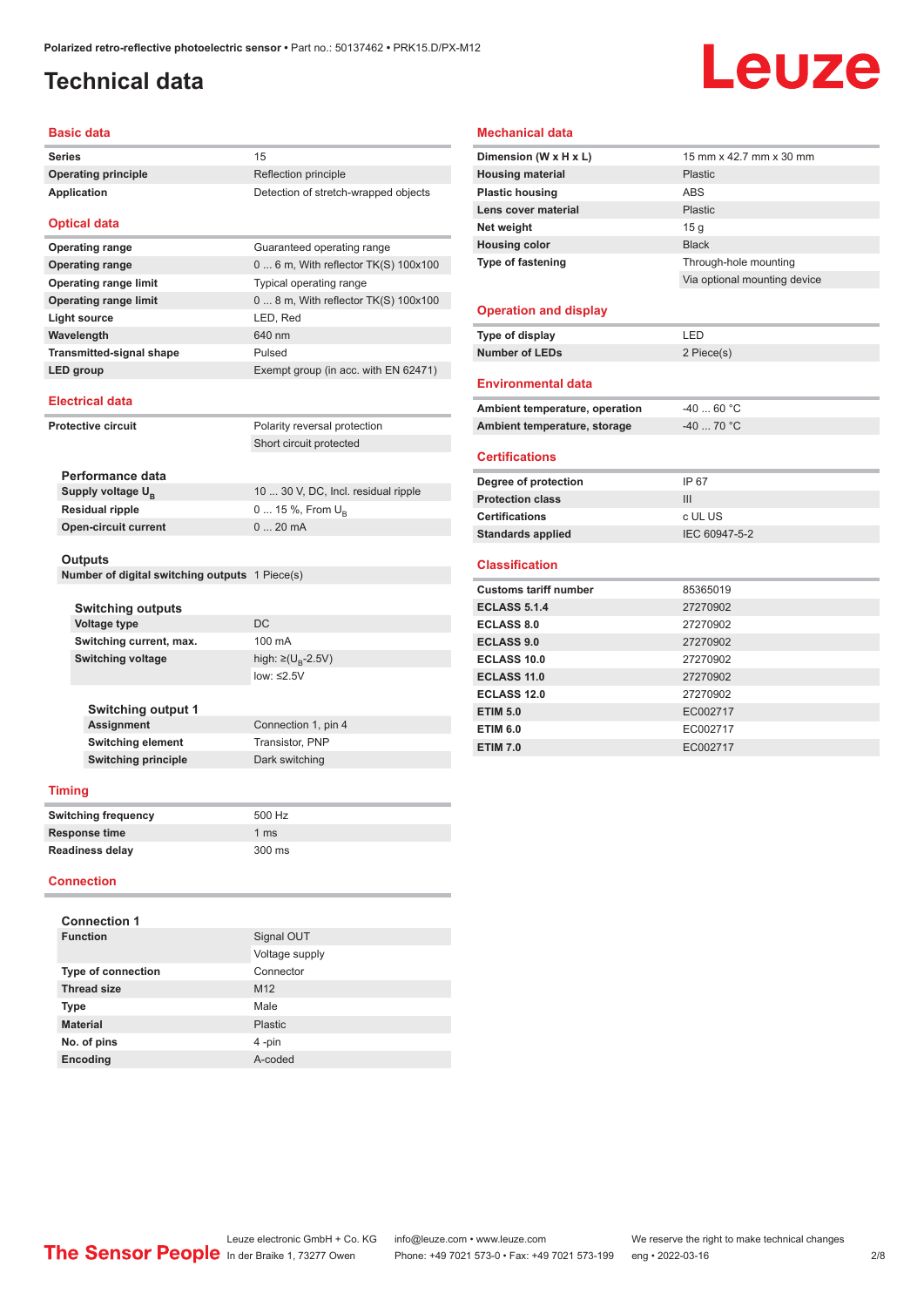### <span id="page-2-0"></span>**Dimensioned drawings**



All dimensions in millimeters



### **Electrical connection**

#### **Connection 1**

| <b>Function</b>    | Signal OUT     |
|--------------------|----------------|
|                    | Voltage supply |
| Type of connection | Connector      |
| <b>Thread size</b> | M12            |
| <b>Type</b>        | Male           |
| <b>Material</b>    | Plastic        |
| No. of pins        | 4-pin          |
| Encoding           | A-coded        |

#### **Pin Pin assignment**

|         | V+   |
|---------|------|
| ຳ       | n.c. |
| ໍາ<br>u | GND  |
|         | TUC  |

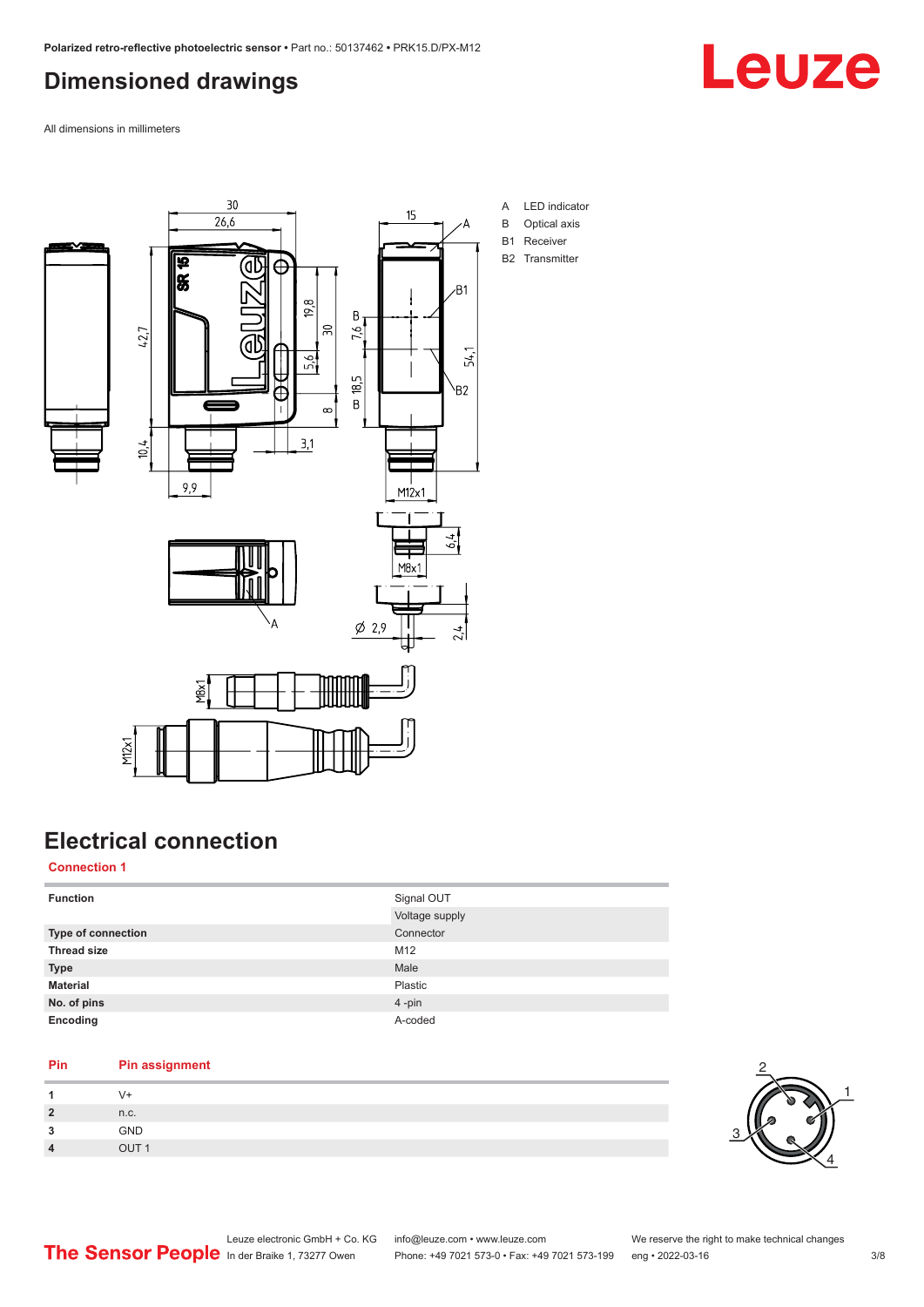#### <span id="page-3-0"></span>**Diagrams**

## Leuze

Typ. function reserve



- x Reading field distance [mm]
- y Function reserve
- A TKS 100x100
- B TKS 40x60
- C TKS 20x40

#### Typ. response behavior (TKS100x100)



### **Operation and display**

| <b>LED</b>     | Display                  | Meaning                              |
|----------------|--------------------------|--------------------------------------|
|                | Green, continuous light  | Operational readiness                |
| $\overline{2}$ | Yellow, continuous light | Light path free                      |
|                | Yellow, flashing         | Light path free, no function reserve |

### **Reflectors & reflective tapes**

|                | Part no. | <b>Designation</b> | <b>Operating range</b><br><b>Operating range</b> | <b>Description</b>                                                                                                                                                                                                                     |
|----------------|----------|--------------------|--------------------------------------------------|----------------------------------------------------------------------------------------------------------------------------------------------------------------------------------------------------------------------------------------|
| $\overline{u}$ | 50117583 | MTKS 50x50.1       | $0.33.5$ m<br>$0.224$ m                          | Design: Rectangular<br>Triple reflector size: 1.2 mm<br>Reflective surface: 50 mm x 50 mm<br>Material: Plastic<br>Base material: Plastic<br>Chemical designation of the material: PMMA8N<br>Fastening: Through-hole mounting, Adhesive |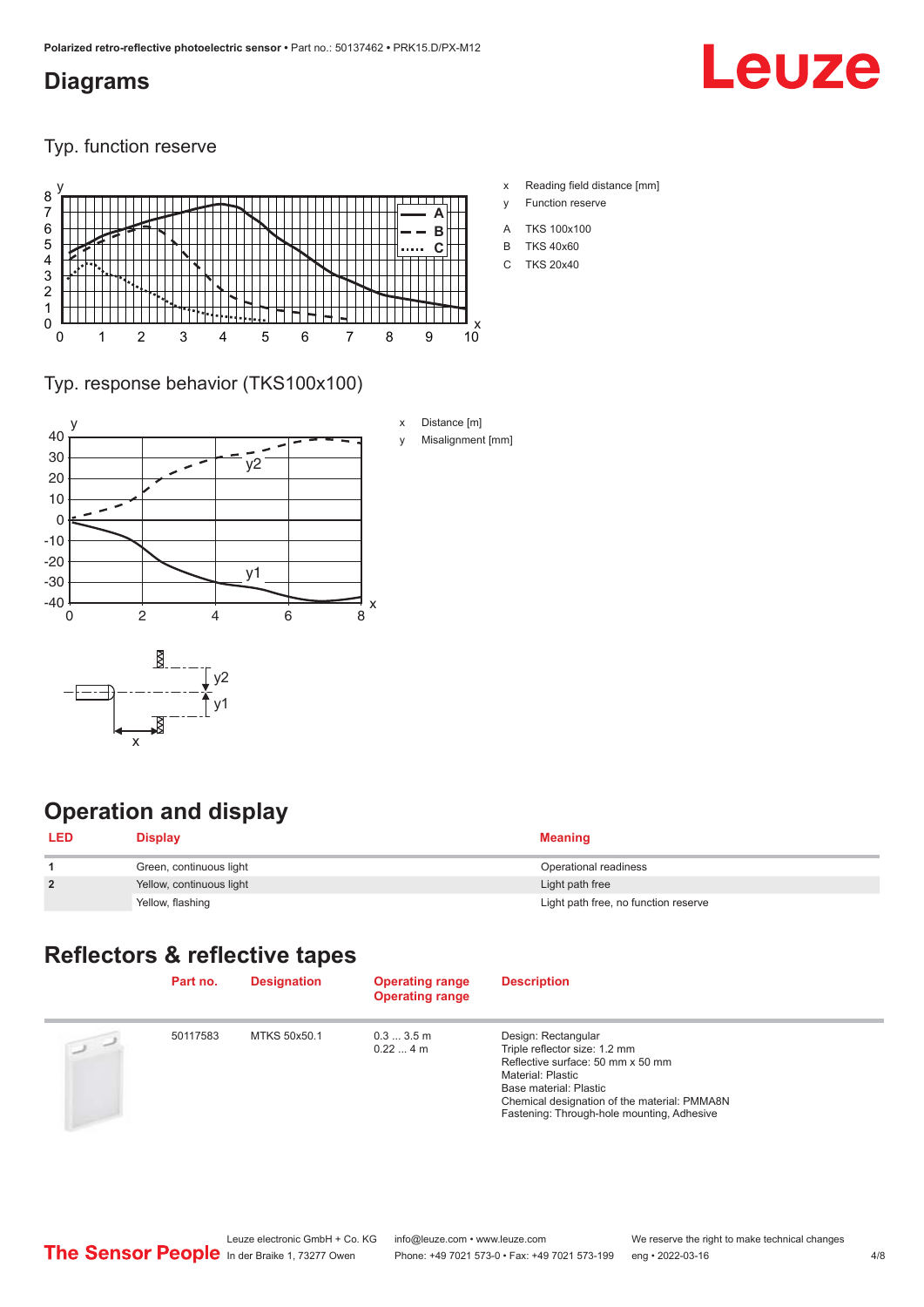### <span id="page-4-0"></span>**Reflectors & reflective tapes**



| Part no. | <b>Designation</b> | <b>Operating range</b><br><b>Operating range</b> | <b>Description</b>                                                                                                                                                                                                                                 |
|----------|--------------------|--------------------------------------------------|----------------------------------------------------------------------------------------------------------------------------------------------------------------------------------------------------------------------------------------------------|
| 50110192 | REF 6-A-50x50      | $0.132.5$ m<br>0.13m                             | Design: Rectangular<br>Triple reflector size: 0.3 mm<br>Reflective surface: 50 mm x 50 mm<br><b>Material: Plastic</b><br>Chemical designation of the material: PMMA<br>Fastening: Self-adhesive                                                    |
| 50003192 | TK 100x100         | 0.076m<br>0.058m                                 | Design: Rectangular<br>Triple reflector size: 4 mm<br>Reflective surface: 96 mm x 96 mm<br>Material: Plastic<br>Base material: Plastic<br>Chemical designation of the material: PMMA8N<br>Fastening: Rear side can be glued                        |
| 50022816 | <b>TKS 100X100</b> | 0.076m<br>0.058m                                 | Design: Rectangular<br>Triple reflector size: 4 mm<br>Reflective surface: 96 mm x 96 mm<br><b>Material: Plastic</b><br><b>Base material: Plastic</b><br>Chemical designation of the material: PMMA8N<br>Fastening: Through-hole mounting, Adhesive |
| 50081283 | <b>TKS 20X40</b>   | 0.122m<br>0.083m                                 | Design: Rectangular<br>Triple reflector size: 2.3 mm<br>Reflective surface: 16 mm x 38 mm<br>Material: Plastic<br>Base material: Plastic<br>Chemical designation of the material: PMMA8N<br>Fastening: Through-hole mounting, Adhesive             |
| 50040820 | <b>TKS 40X60</b>   | 0.083m<br>0.064m                                 | Design: Rectangular<br>Triple reflector size: 4 mm<br>Reflective surface: 37 mm x 56 mm<br><b>Material: Plastic</b><br><b>Base material: Plastic</b><br>Chemical designation of the material: PMMA8N<br>Fastening: Through-hole mounting, Adhesive |

#### **Part number code**

Part designation: **AAA15d.EE/ ff-HH**

| AAA15 | Operating principle / construction<br>HT15: diffuse reflection sensor with background suppression<br>PRK15: retro-reflective photoelectric sensor with polarization filter<br>LS15: throughbeam photoelectric sensor transmitter<br>LE15: throughbeam photoelectric sensor receiver |
|-------|-------------------------------------------------------------------------------------------------------------------------------------------------------------------------------------------------------------------------------------------------------------------------------------|
| d     | Light type<br>n/a: red light<br>I: infrared light                                                                                                                                                                                                                                   |
| EE    | Equipment<br>1: adjustable range<br>D: Detection of stretch-wrapped objects                                                                                                                                                                                                         |
| ff    | Switching output / Function<br>2: NPN transistor output, light switching<br>N: NPN transistor output, dark switching<br>4: PNP transistor output, light switching<br>P: PNP transistor output, dark switching<br>X: pin not used                                                    |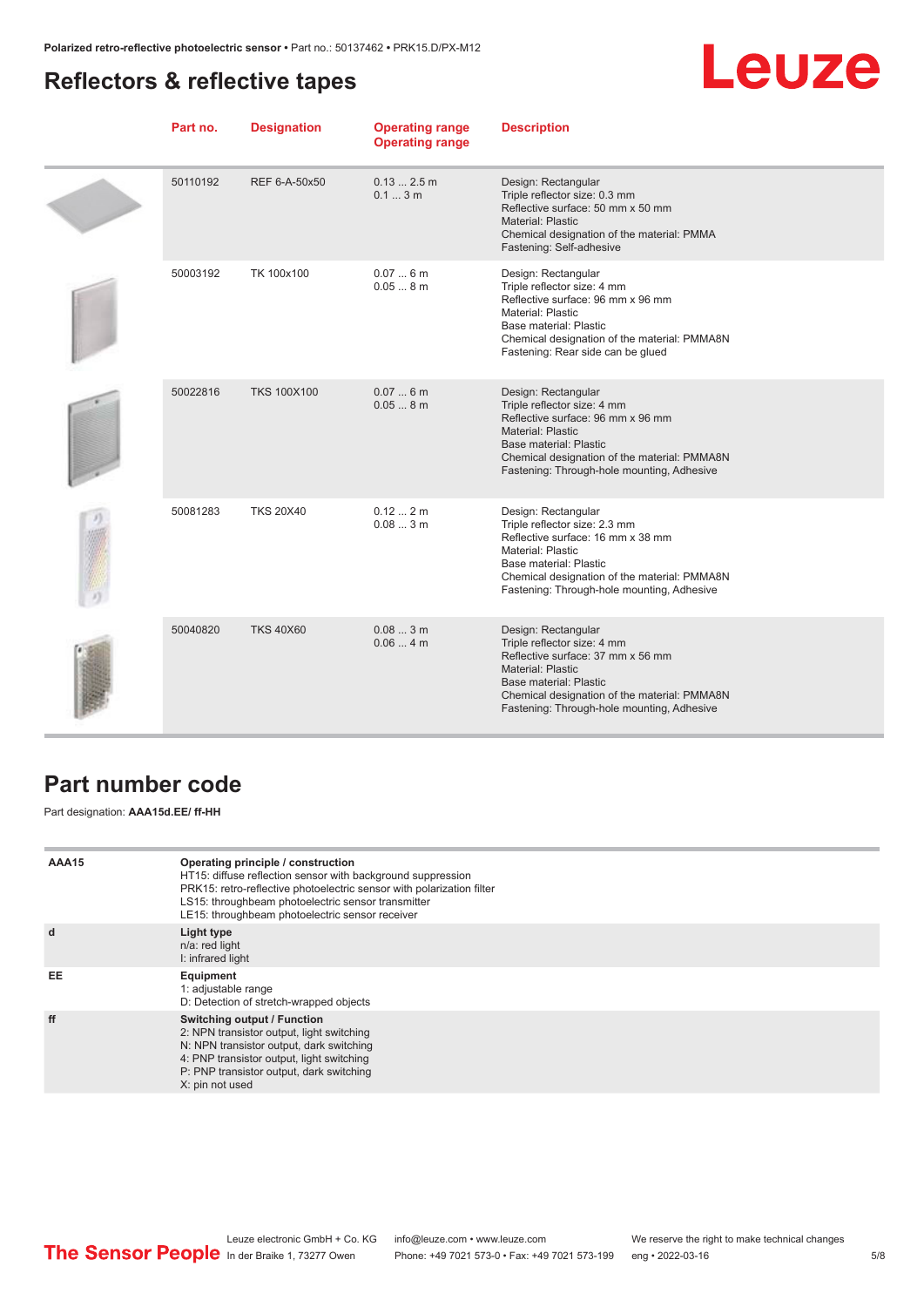#### <span id="page-5-0"></span>**Part number code**



**HH Electrical connection** n/a: cable, standard length 2000 mm, 3-wire M8: M8 connector, 4-pin (plug) 200-M12: cable, length 200 mm with M12 connector, 4-pin, axial (plug) M12: M12 connector, 4-pin (plug)

| <b>Note</b>                                                                                  |
|----------------------------------------------------------------------------------------------|
| ∜ A list with all available device types can be found on the Leuze website at www.leuze.com. |

#### **Notes**

| Observe intended use!                                                                                                                                                                                                         |
|-------------------------------------------------------------------------------------------------------------------------------------------------------------------------------------------------------------------------------|
| $\%$ This product is not a safety sensor and is not intended as personnel protection.<br>₹ The product may only be put into operation by competent persons.<br>$\%$ Only use the product in accordance with its intended use. |

#### **Further information**

• Light source: Average life expectancy 100,000 h at an ambient temperature of 25 °C

#### **Accessories**

### Connection technology - Connection cables

|  | Part no. | <b>Designation</b>     | <b>Article</b>   | <b>Description</b>                                                                                                                                          |
|--|----------|------------------------|------------------|-------------------------------------------------------------------------------------------------------------------------------------------------------------|
|  | 50130652 | KD U-M12-4A-V1-<br>050 | Connection cable | Connection 1: Connector, M12, Axial, Female, A-coded, 4-pin<br>Connection 2: Open end<br>Shielded: No<br>Cable length: 5,000 mm<br>Sheathing material: PVC  |
|  | 50130690 | KD U-M12-4W-V1-<br>050 | Connection cable | Connection 1: Connector, M12, Angled, Female, A-coded, 4-pin<br>Connection 2: Open end<br>Shielded: No<br>Cable length: 5,000 mm<br>Sheathing material: PVC |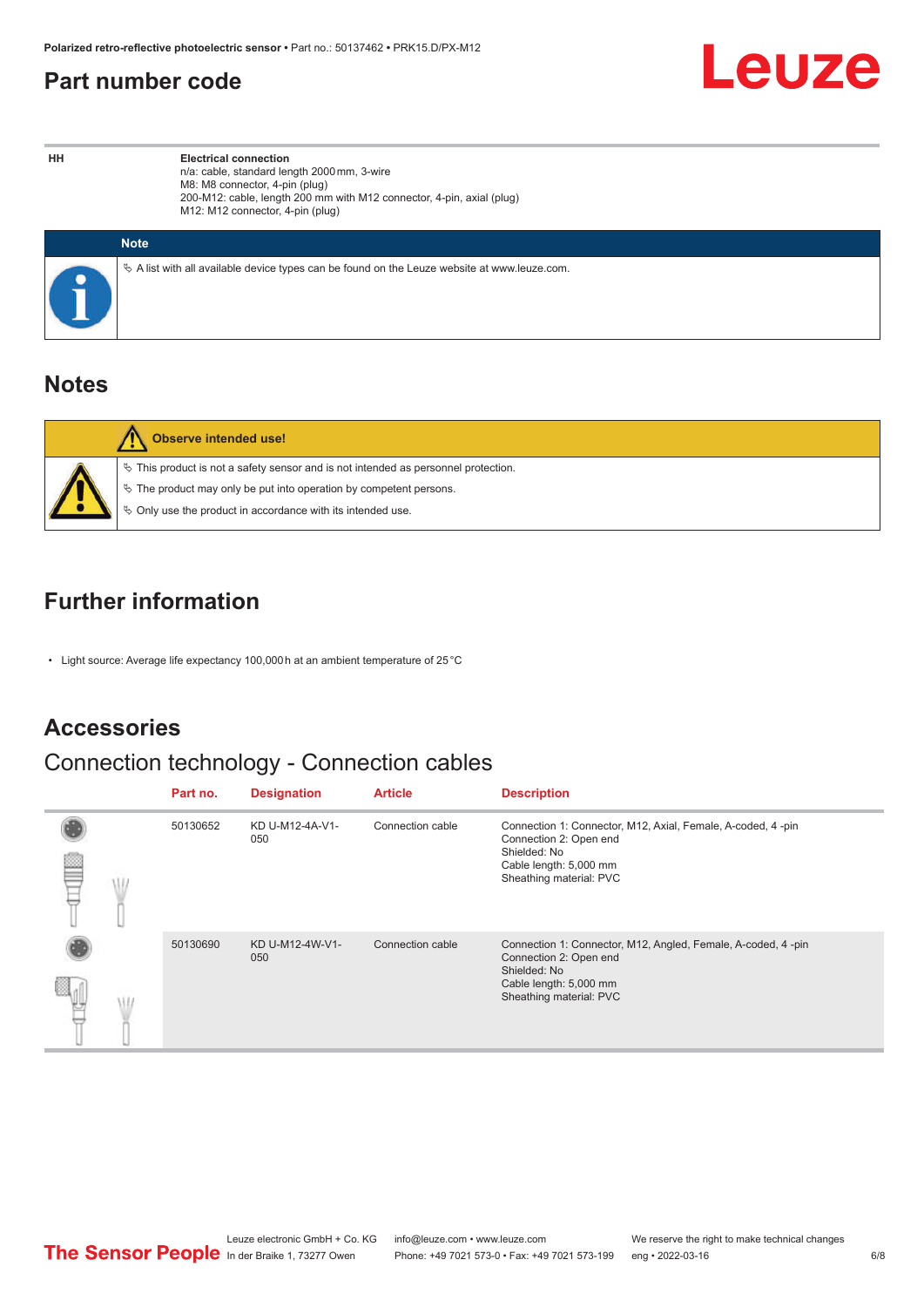#### **Accessories**

### Mounting technology - Mounting brackets

| Part no. | <b>Designation</b> | <b>Article</b>  | <b>Description</b>                                                                                                                                                                       |
|----------|--------------------|-----------------|------------------------------------------------------------------------------------------------------------------------------------------------------------------------------------------|
| 50040269 | <b>BT 25</b>       | Mounting device | Design of mounting device: Angle, L-shape<br>Fastening, at system: Through-hole mounting<br>Mounting bracket, at device: Screw type<br>Type of mounting device: Rigid<br>Material: Metal |

### Mounting technology - Rod mounts

| Part no. | <b>Designation</b> | <b>Article</b>  | <b>Description</b>                                                                                                                                                                                                                                           |
|----------|--------------------|-----------------|--------------------------------------------------------------------------------------------------------------------------------------------------------------------------------------------------------------------------------------------------------------|
| 50117829 | BTP 200M-D12       | Mounting system | Design of mounting device: Protection hood<br>Fastening, at system: For 12 mm rod<br>Mounting bracket, at device: Screw type<br>Type of mounting device: Clampable, Adjustable, Turning, 360°<br>Material: Metal                                             |
| 50117255 | BTU 200M-D12       | Mounting system | Design of mounting device: Mounting system<br>Fastening, at system: For 12 mm rod, Sheet-metal mounting<br>Mounting bracket, at device: Screw type, Suited for M3 screws<br>Type of mounting device: Clampable, Adjustable, Turning, 360°<br>Material: Metal |

#### Standard reflectors

| Part no. | <b>Designation</b> | <b>Article</b> | <b>Description</b>                                                                                                                                                                                                                          |
|----------|--------------------|----------------|---------------------------------------------------------------------------------------------------------------------------------------------------------------------------------------------------------------------------------------------|
| 50081283 | <b>TKS 20X40</b>   | Reflector      | Design: Rectangular<br>Triple reflector size: 2.3 mm<br>Reflective surface: 16 mm x 38 mm<br>Material: Plastic<br>Base material: Plastic<br>Chemical designation of the material: PMMA8N<br>Fastening: Through-hole mounting, Adhesive      |
| 50040820 | <b>TKS 40X60</b>   | Reflector      | Design: Rectangular<br>Triple reflector size: 4 mm<br>Reflective surface: 37 mm x 56 mm<br><b>Material: Plastic</b><br>Base material: Plastic<br>Chemical designation of the material: PMMA8N<br>Fastening: Through-hole mounting, Adhesive |

### Reflective tapes for standard applications

| Part no. | <b>Designation</b> | <b>Article</b>  | <b>Description</b>                                                                                                                                      |
|----------|--------------------|-----------------|---------------------------------------------------------------------------------------------------------------------------------------------------------|
| 50108300 | REF 4-A-50x50      | Reflective tape | Design: Rectangular<br>Reflective surface: 50 mm x 50 mm<br>Material: Plastic<br>Chemical designation of the material: PMMA<br>Fastening: Self-adhesive |